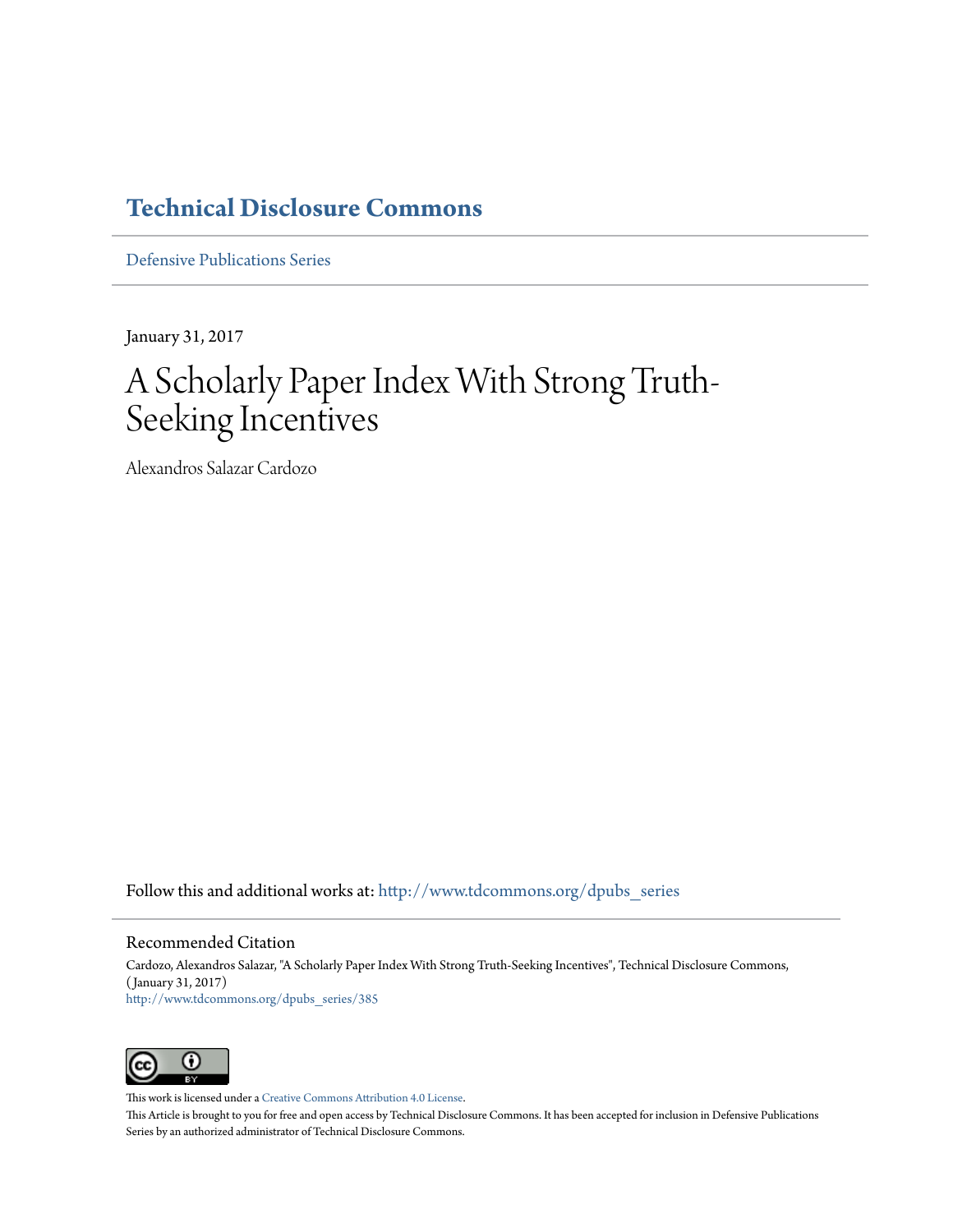## **A SCHOLARLY PAPER INDEX WITH STRONG TRUTH-SEEKING INCENTIVES**  ABSTRACT

A system and method are disclosed to automatically estimate the quality of individual papers published by a scholar in a web search engine. The index of search engine consists of a graph model which has three main elements - papers, scholars and publications. Paper edges such as cites-presumes true, replicates, fails-to-replicate and meta-analyzes are the features where most of the power resides. This graph-dependent method provides truthseeking incentives for scholars to obtain higher or lower rating for their published papers based on the information estimated from the paper edges. The credibility metrics are preserved and updated live, as they propagate through the network. Scores are given to individual scholars, papers, and publications based on their credibility metrics. Journalists and laypeople may have an easy, minimum-expertise way of assessing the importance of a particular scholar or a publication.

#### BACKGROUND

Replication of scientific results is often difficult or problematic. Occasionally, flawed results are used as the foundation of research without being properly replicated and confirmed, leading to wasted effort and institutional inertia. Factors contributing to this include little incentive to replicate results, absence of a method to immediately know whether a result has been replicated, previous results or replication failure entirely being ignored by subsequent replication attempts. Beyond replication, reviewing publications is also a timeconsuming effort that is done on a volunteer-basis with a limited compensation or prestige attached, despite how crucial it is to the proper functioning of science. Currently, the best proxy of all the work is the number of citations an article receives. However, exciting results that fail to replicate can still have high citations due to strong initial interest, which makes this metric highly unreliable. Existing methods do not provide an automated way to gauge the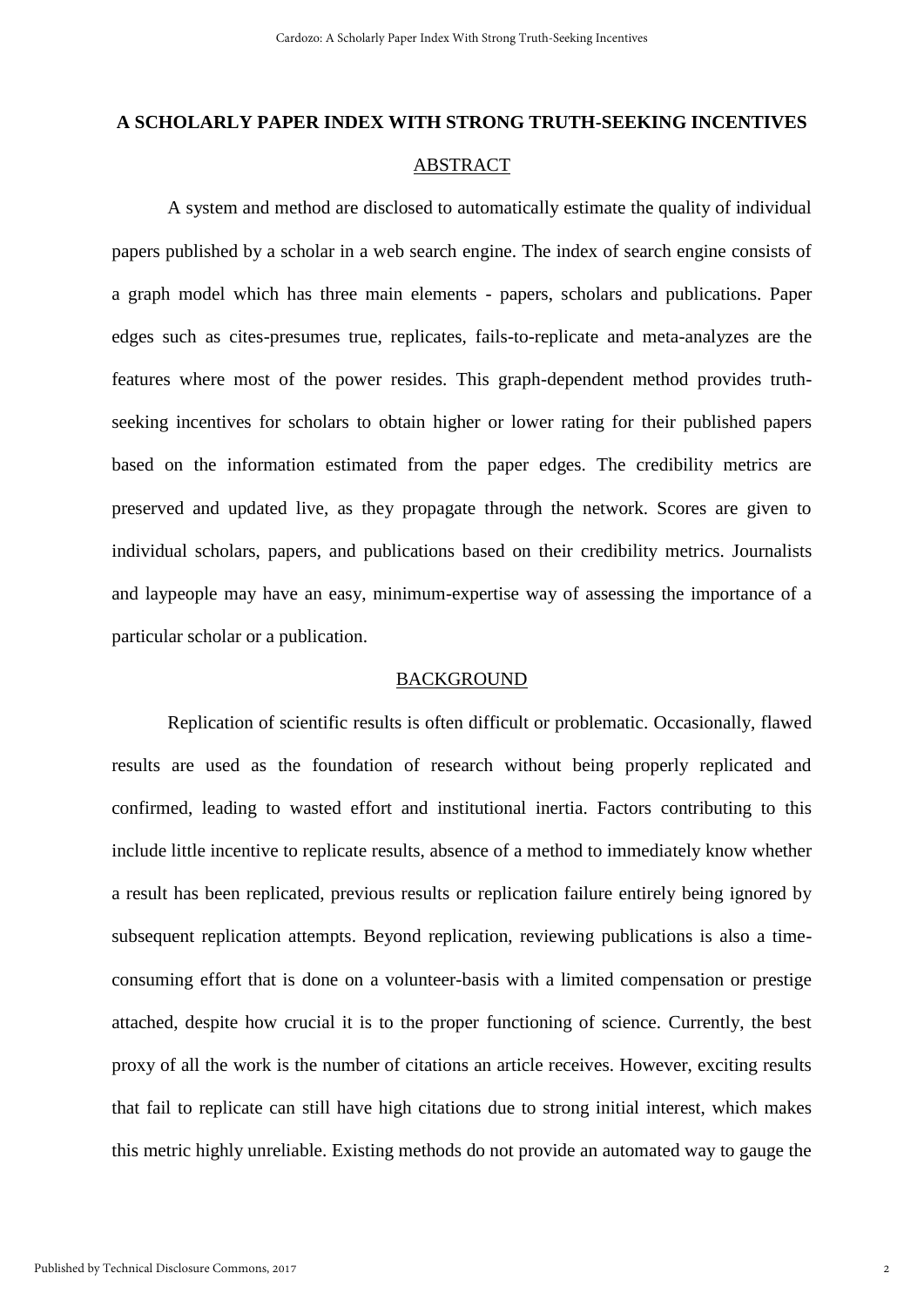quality of individual papers with truth, importance etc. Finally, a few sites list preprints for discussion and validation, but papers there are often seized on by media outlets which is even worse, since they are explicitly not vetted. Thus there is need for a better method to estimate the quality of individual papers with truth seeking incentives effectively.

#### **DESCRIPTION**

This disclosure presents a system and a method to automatically estimate the quality of individual papers published by a scholar in a web search engine. The index of search engine consist of a graph model (depicted in FIG. 1) has three main elements - papers, scholars and publications. The graphs semantics can be derived from the edges. For instance, scholar edges of paper can be of two types - author and reviewer. The paper edges of publication can be of one type as to where the paper is published. Paper-paper edges are where most of the power resides. They can be different types of paper edges such as cites presumes true, replicates, fails-to-replicate and meta-analyzes. This graph structure can provide truth-seeking incentives for scholars effectively.



FIG. 1: Graphical model of a scholarly paper index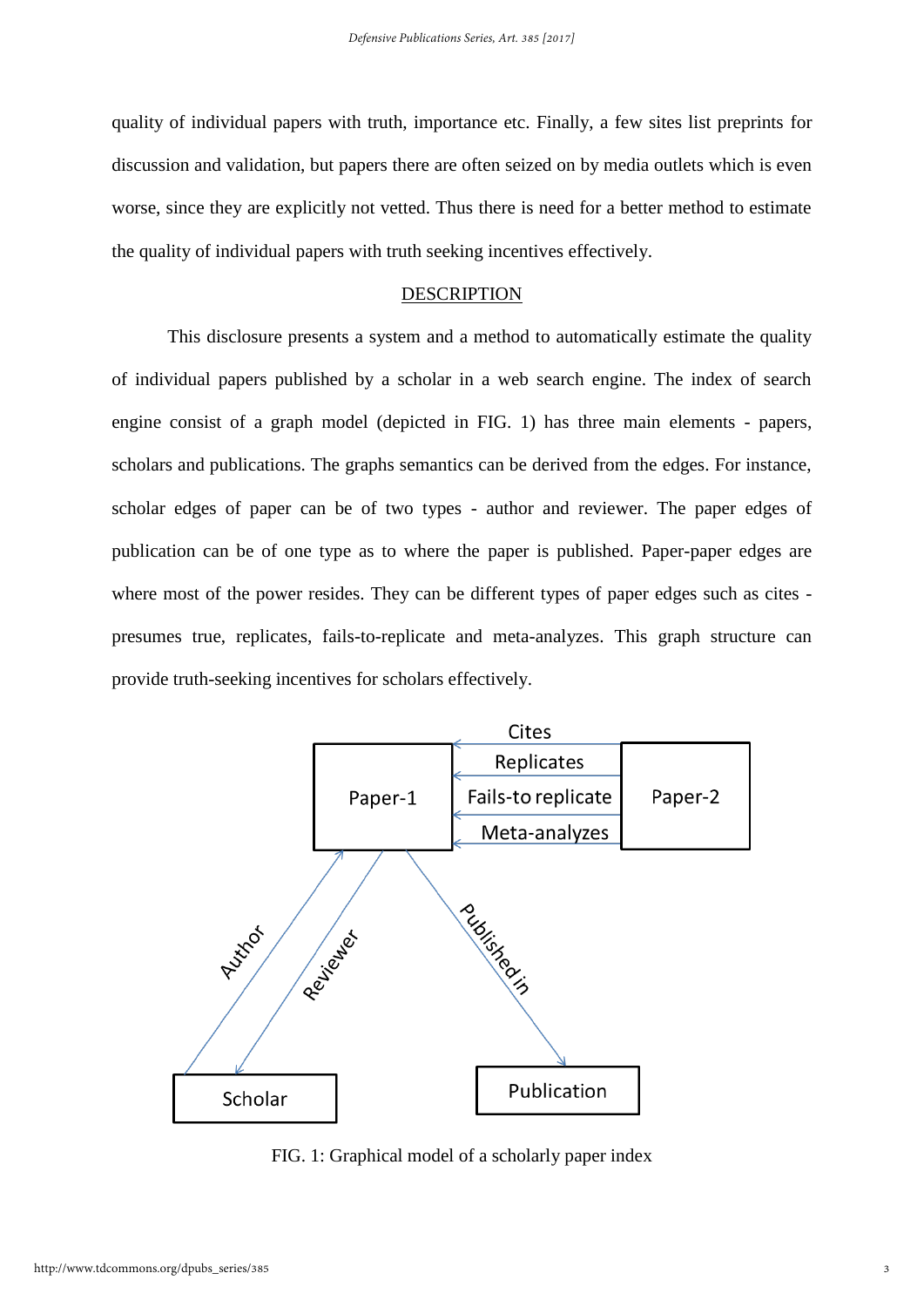A truth-incentive method illustrated in FIG. 2 can be implemented from the basic data obtained using the graphical model of FIG. 1. The scholar can get higher or lower rating for their published papers based on the information estimated from the paper edges. A welldesigned implementation can answer questions as follows:

a. What papers are important or presumed true by a lot of other papers but not actually replicated?

b. How credible should a paper be considered?

c. What other papers by the same author are cast in doubt if a given paper fails to replicate?

d. What scholars approve papers that get replicated or scholars with an eye for quality?

e. What scholars approve papers that often do not get replicated or lack review?

f. What journals publish oft-replicated papers?



FIG. 2: Truth-incentive method for scholars

Credibility metrics can be preserved and updated live, as they propagate through the network. Events that can impact credibility can include a scholar who was working on an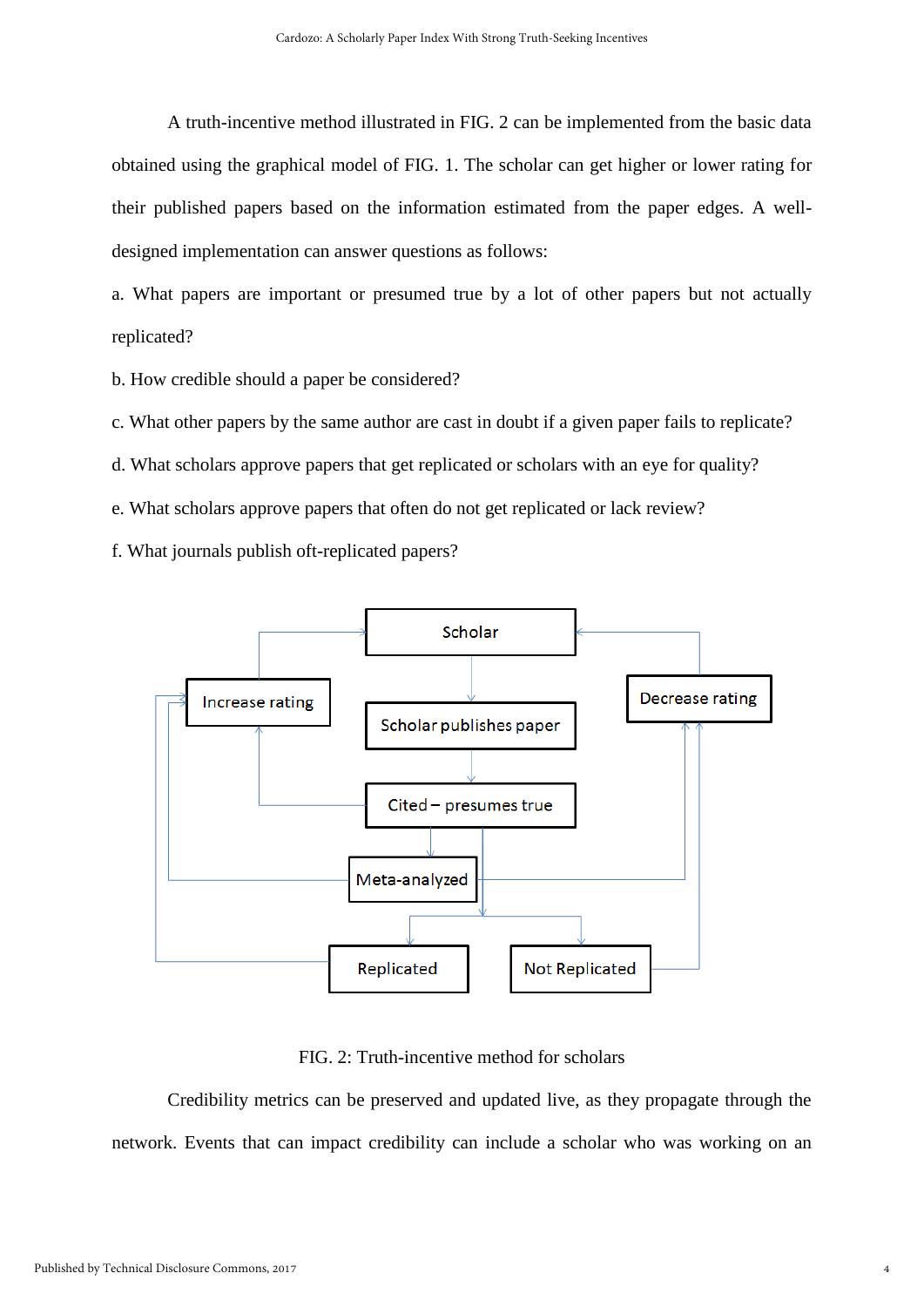unpopular interpretation and is vindicated. The quality of their work should be reevaluated accordingly, across all papers published. If a scholar is found to have committed fraud, the quality of the work should be put in question accordingly. Well-replicated studies can be shielded by impact of later fraud by their replication. This would also help to distinguish sloppy science from outright fraud. For example, if a scholar turns in a bad paper, but has a long history of creating well-replicated results, the presumption may be that it was an error.

Scores can then be given to individual scholars, papers, and publications based on their credibility metrics as follows:

#### **Scholar**

- Credibility in publication should correlate to likelihood that a result is true, given that the scholar was involved.
- Credibility in review should correlate to likelihood that a result may be replicated, given that the scholar reviewed and approved it.
- Credibility in replication should correlate to the likelihood that if this scholar failed to replicate a result, further scholars may also fail to replicate it.
- $\bullet$  Influence papers the papers published by the scholar have high influence.
- Foundational value the papers published by the scholar have high foundational value as defined under "Paper".

#### **Paper**

- Credibility should correlate to the likelihood the results hold.
- Influence should correlate to the number of other papers that cite this paper
- Foundational value should correlate to the number of papers that presume this paper's results to be true and build on them.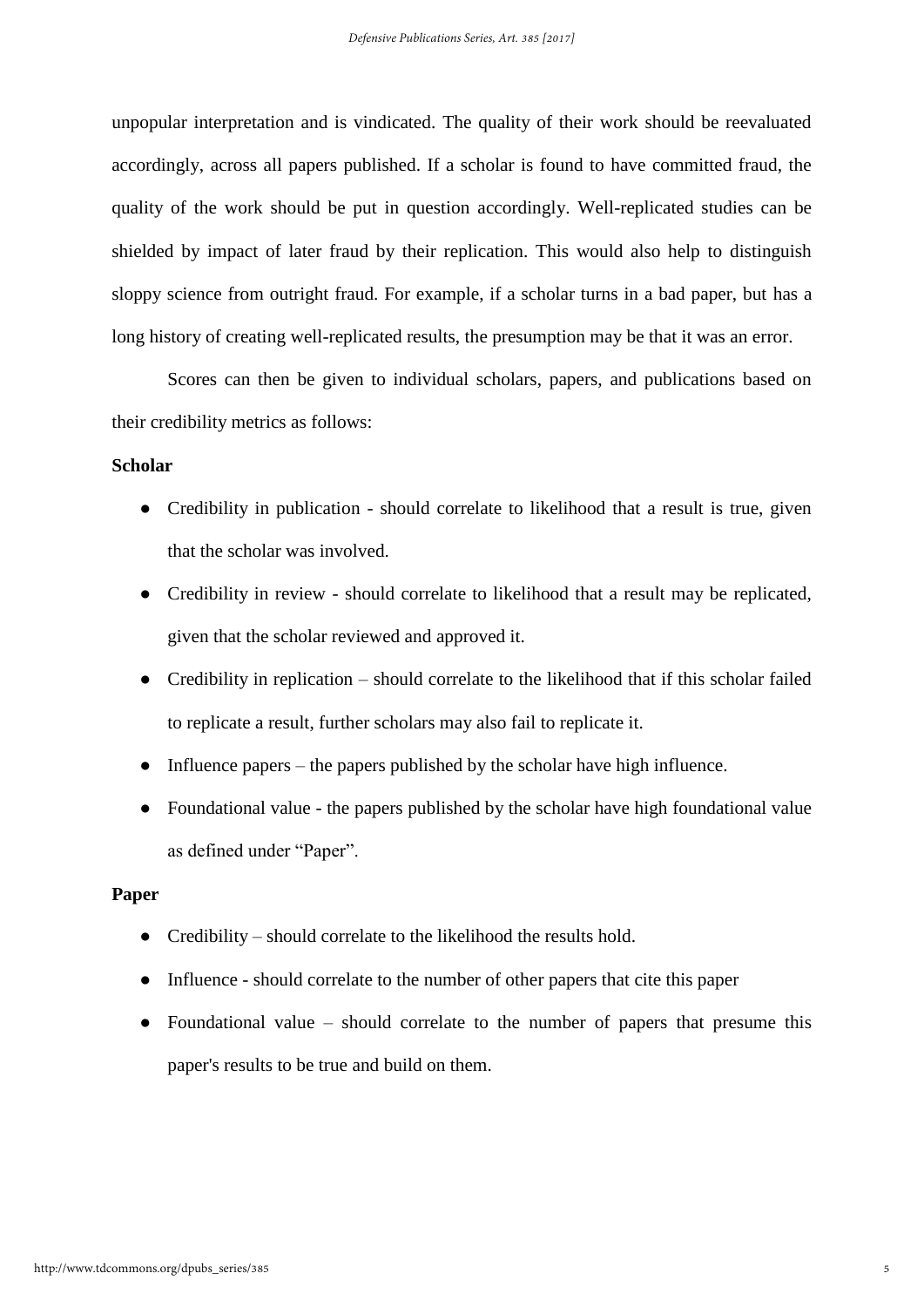• Potential foundational value – should correlate to the number of authors of this paper who have a history of contributing foundational work. This metric is only relevant if the paper has not yet been live for long.

#### **Publisher**

- Credibility should correlate to the likelihood that a paper will not be retracted or fail replication, given that it is published by this publisher.
- Foundational value should correlate to the number of papers published by this journal that have high foundational value.
- Influence should correlate to the number of papers published by this journal that have high influence.
- Nurturing should correlate to the number of scholars published in this journal before they were high scoring on certain metrics who later went on to become high scoring.

The system may run simulations of various gaming strategies to see if scholars or publications can inflate certain key numbers without adhering to the spirit of what those numbers represent. In addition, careful thought must be given to the appropriate UX for the index, as it can have multiple uses. For example, for prior art search, it needs to clearly and elegantly indicate the importance of various papers, as well as their replication status and possible importance. For scholar information, it needs to indicate along what axes a scholar is successful, and along what axes less. For journal information, it needs to indicate what journals are good for submissions by younger scholars, or experienced scholars, etc.

Current approaches are either ad-hoc such as citation counts, citation-based such as citation tracking software which uses the h-index, or informal such as repositories of electronic preprints. The disclosed approach offers a structured way of evaluating research and researchers via properties that are inherent to the research itself but go beyond simple citation.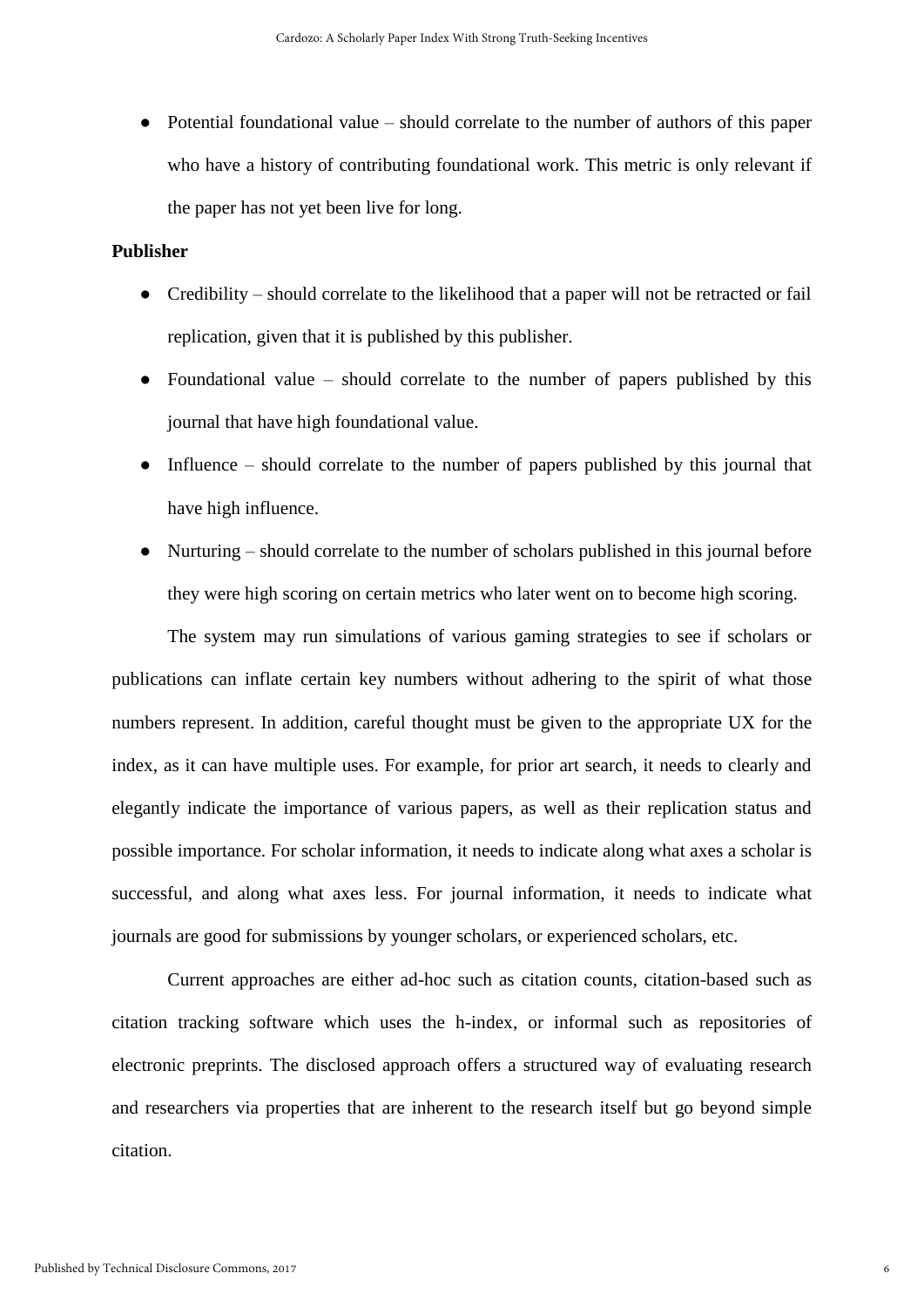Alternatively, similar information could be gathered by applying machine learning algorithms to all the articles the users have at their disposal, and create the graph automatically, instead of manually. However, it would then be implemented in slightly different ways at multiple different publications, precluding truly global and meaningful comparisons. For any implementations produced, competitors might try to create a similar system, but change the importance attached to various elements such as replication vs. reviewer quality in evaluating papers.

This graph-dependent approach provides truth-seeking incentives such as review contributions that can be quantified, and qualified, which means they can be appreciated. Changing appraisal of work changes the appraisal of the people and journals who produced it, as is fair; if a result is very popular at first (high influence), but then fails to be replicated, its importance may be reduced, as will that of the scholars that reviewed and the journal that published it. Journalists and laypeople may have an easy, minimum-expertise way of assessing the importance of a particular result at any particular point in time.

Machine learning algorithms can be used on the high-confidence results to drastically improve all search and knowledge services. Sorting on search can be improved on factual questions by returning results that match the more trusted scholarly results, greatly improving the reliability of the service and the trust of the users. Users can start answering questions with more complex answers. For example, when a user searches for "Does sugar cause cancer" the software can return an answer based on scholarly results, and not just hits on click-bait pages. The user can track news stories relevant to papers and get intelligent answers to their questions based on a combination of trusted scholarly results and the newly incorporated scholarly index data. For instance, if a new paper comes out extolling the virtues of cold baths and a user asks "Do cold baths lead to better health", instead of returning links, user may view a card that says "There is no established evidence of that, but a paper came out